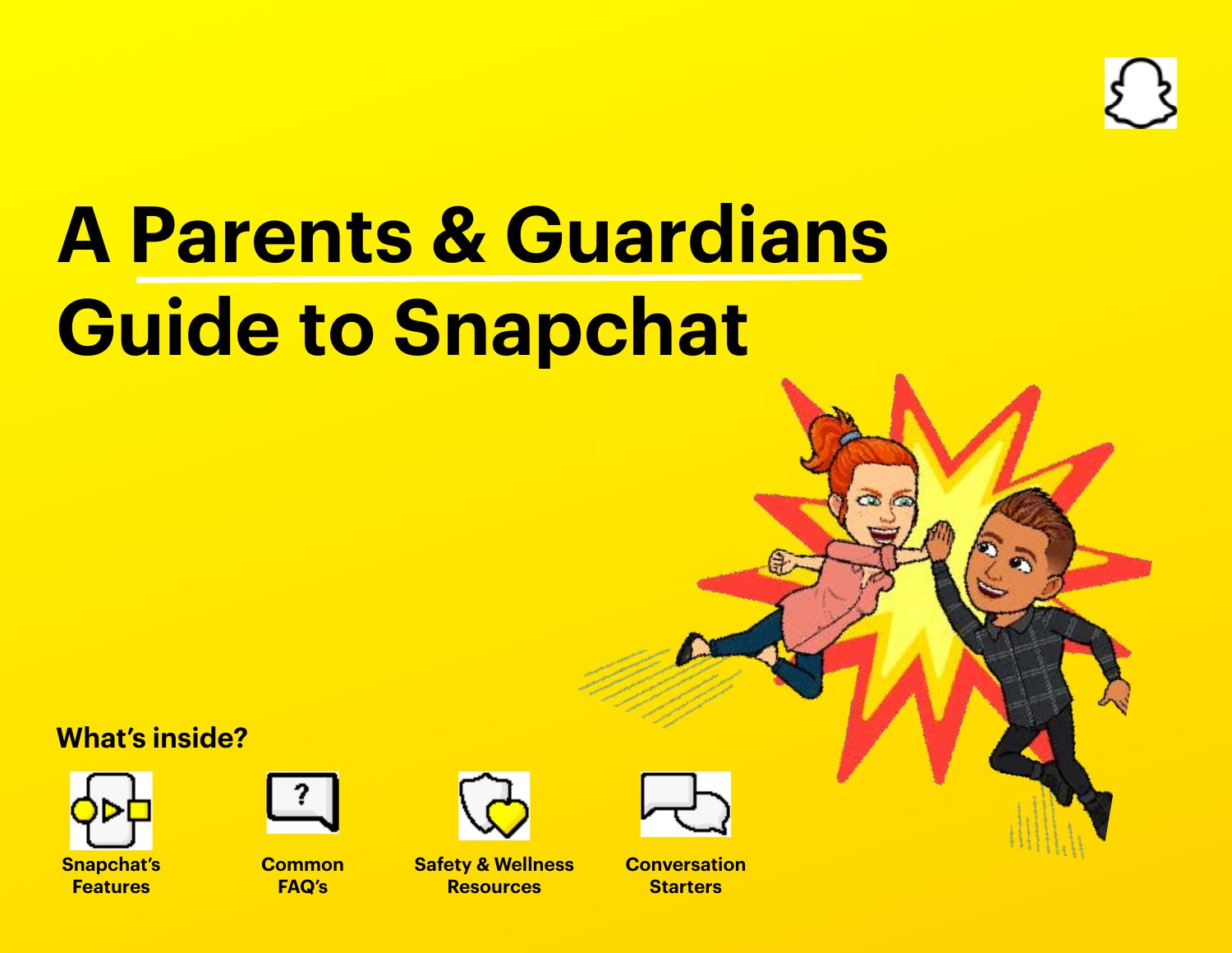## **A Letter From Parents Who Work at Snap Inc.**

Dear Parents and Guardians,

Your teenager created a Snapchat account. Now what? You're skeptical. Why would your teen want to use an app where much of their content deletes by default? Social platforms are constantly evolving, and we understand it can be hard to keep up. It's natural to have questions and concerns, and we hope that you find this guide helpful in learning about Snapchat and becoming a resource to educate and empower your teen.

We recognize that you want to ensure that your teen is well protected and informed while using our app. Our goal is to provide a space for teens to express their creativity and authentic selves. Snapchat is different from traditional social media as the app was created as a fun way to keep in touch with close friends, not strangers.

> Why does my teen want to use an app where much of their content deletes by default?

range of active safety partners, we let our teens know that their safety is our priority.

We understand that any app that facilitates communication has the potential to be abused, which is why we have -- and will continue to -- focus a lot of time, resources and energy on the safety of our platform. With extensive in-app reporting, our community guidelines, and wide

We created this parent's guide to provide you with additional information that empowers you and your family to safely express yourselves, live in the moment, learn about the world, and have fun together. We hope you find it helpful as you continue to have open and honest conversations with your teen about what they are doing online.

#### **Remember, we're here for you and your teen!**

**- The Parents who work at Snap Inc**.



Unlike other platforms, we don't allow public comments, and our default settings mean a Snapchatters can only receive messages from people who they've added as a Friend.

Beyond talking to friends, Snapchat is great for families to stay connected. Snapchat helps you use your creativity to communicate in a fun and casual way! It's a place to just have fun with each other (no worrying about to-do lists or reminders to wash the dishes). Instead, you get a chance to send silly pictures and live in the moment (without clogging your camera roll!). Use Snapchat to Snap pictures of your family pet while your teen is at school, or add our Lenses to get a laugh out of your teen!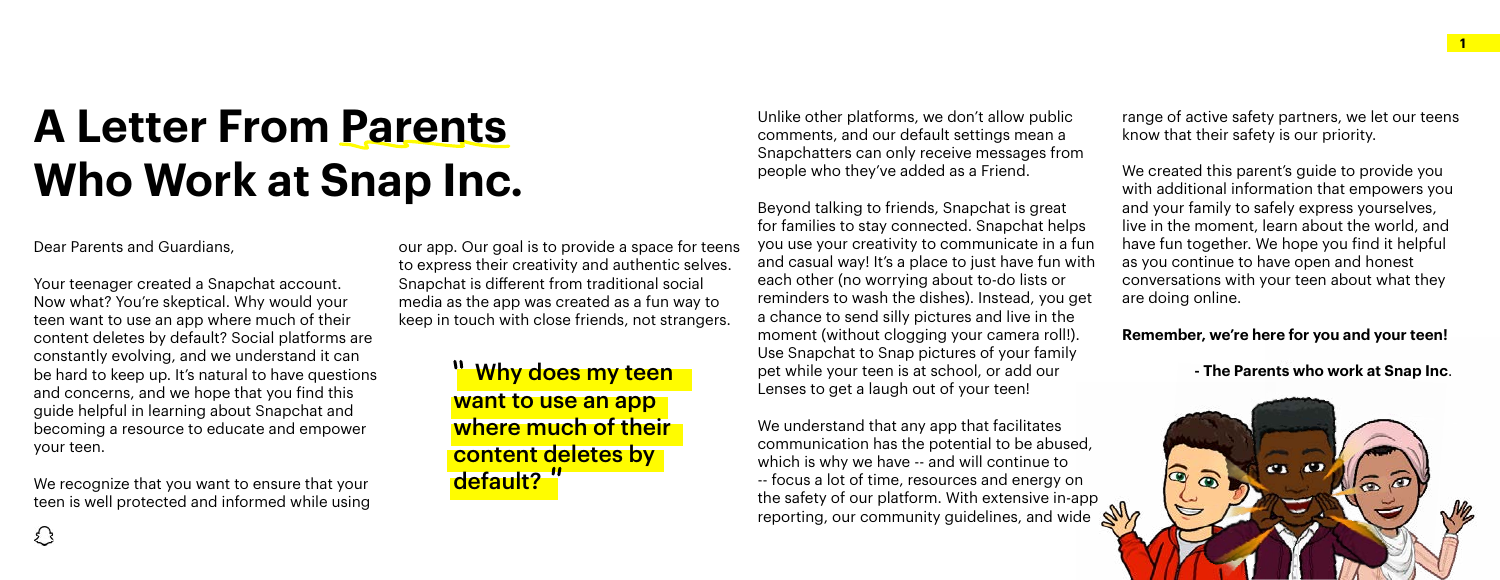## **Table of Contents**



**What is Snapchat?**



**Common FAQs**



**Top Features**



**Our Privacy Principles**



**Helpful Safety Tips**



**Wellness Resources**



**How to Talk to your Teen About Snapchat**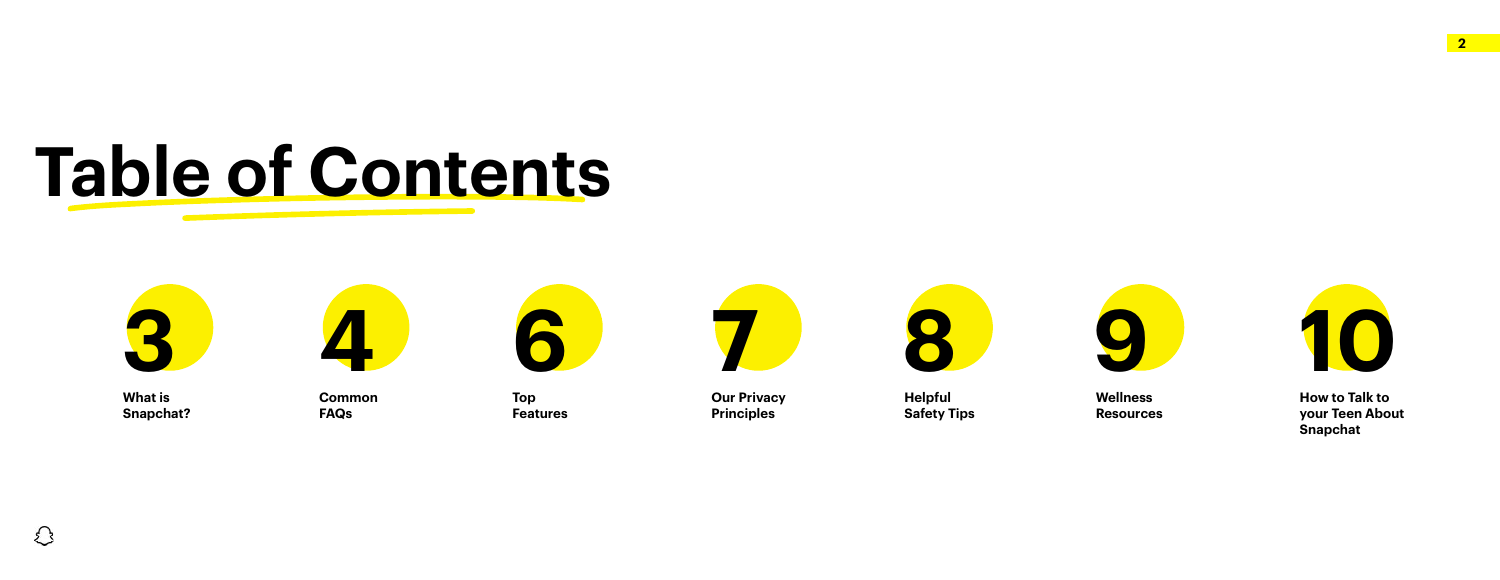As a parent or educator, you might know Snapchat as the messaging and camera app that's one of the only ways teens communicate with their friends these days. From the very beginning, we've focused on helping real friends connect when they're apart and to feel comfortable expressing themselves in the moment. Snapchat was created as a tool to make people feel comfortable expressing themselves with their camera.

Snapchat is deliberately built differently than traditional social media, in ways that make it much safer for our community. We encourage parents and teens to have regular conversations about appropriate use of Snapchat and other platforms which is why we put together this guide.



# **Snapchat 101 What is Snapchat?**

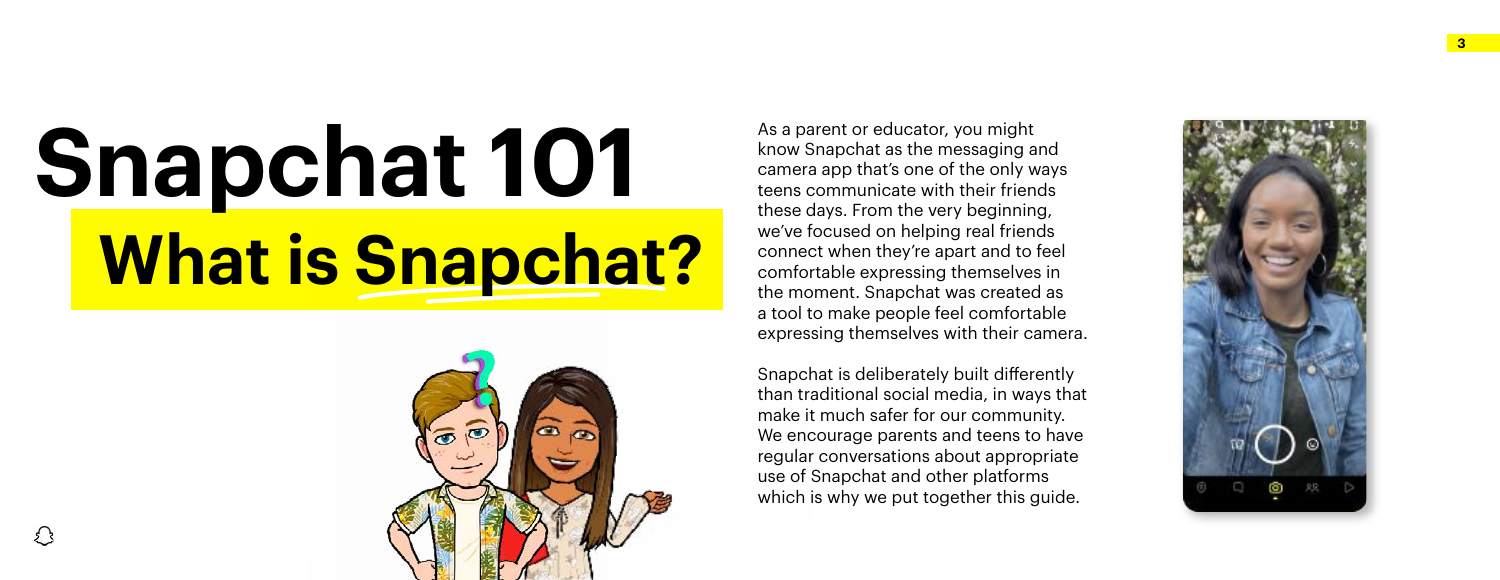**Common FAQs**

With our camera, we've created a way for people to express themselves using our creative tools to say so much more in a single Snap than the limitations of a text message. On Snapchat, you're free to be you with the people you care about the most. Here are some answers to your most common questions:

#### **1 How does the app work?**

After you've signed-up for an account and created your Bitmoji, it's time to start exploring! Snapchat has 5 tabs (from left to right): Map, Chat, Camera, Stories & Spotlight. Snapchat opens to the Camera.

> You're in control of who you share things with, how you share them, and how long they can be viewed on Snapchat.

Just tap on the camera icon to take a photo or hold to take a video. You can send pictures or videos, called "Snaps," to friends, which are not designed to facilitate easy messaging from strangers. When you first create an account, by default, you cannot receive a message from someone you have not added as a friend.

Express Yourself!



#### **2 Tell me more about Snaps?**

Snaps are made for quick and easy communication,

just like real life conversations! That's why when you send a Snap to a friend, the Snap deletes by default, like words spoken aloud. We believe this drives the level of authentic conversation that we see across Snapchat every day.

Remember, even though the Snaps are designed to delete by default, a friend can still grab a screenshot, record the screen, or capture it with another device.

#### **3 What are Snap's Safety Standards?**

All users on Snapchat must comply with Snap's Terms of Service and Community Guidelines, which prohibit hate speech, discrimination, misinformation, bullying,

harassment, violent content, and much more. Snap has dedicated teams who create and enforce these policies.

To learn more on how we protect our users, check out our [Privacy](https://www.snap.com/en-US/privacy/privacy-center)  [Center.](https://www.snap.com/en-US/privacy/privacy-center)



#### **4 Is there an age requirement to create an account?**

Yes. No one under 13 is allowed to create an account or use Snapchat and we don't direct our services to anyone under 13. If you have a child under 13 using Snapchat, please reach out to us with your child's username and verification of your relationship.



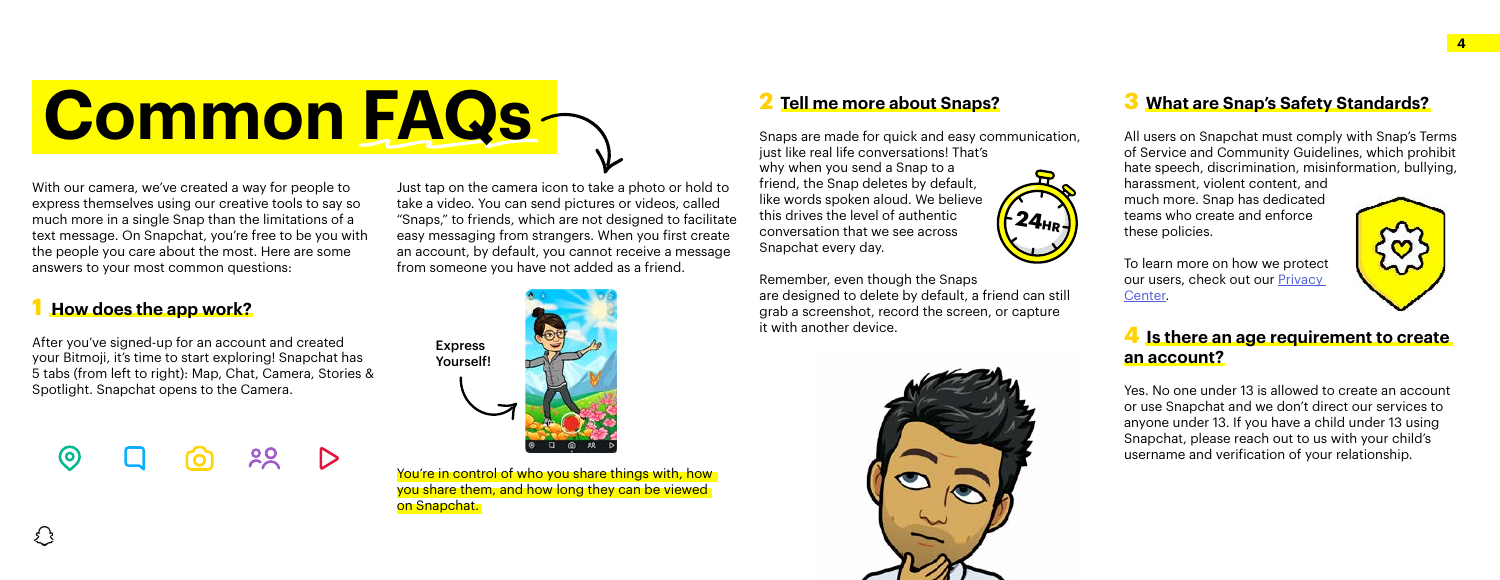

**"**  We focus on creating effective Guidelines, protecting our Snapchatters and providing a safe, fun environment for creativity and self expression. If your teen ever experiences a safety concern, they should always report it to us.



### **5 How can I help keep my teen stay safe on Snapchat?**

Snapchat is deliberately built differently than traditional social media—in ways that make it much safer for our community. Snapchat is a place to connect and communicate with friends and loved ones, but it's important to know how to stay safe. We recommend checking out our [Safety Center](https://www.snap.com/en-US/safety/safety-center/) to learn more about Our Policies, Our Team, and information for Parents and Educators. Some helpful tips for your teen include: creating a strong password, verifying their email and mobile number, only accepting friend requests from people that they know in real life, and reading up on our Community Guidelines so they can try to help their friends to follow them too!

We make it easy for our community to get in [touch](https://support.snapchat.com/en-US/a/report-abuse-in-app) via in-app reports and off-platform feedback to identify inappropriate users and content. Users can report any content through in-app reporting, our support portal, and the [Snapchat Support Twitter](https://twitter.com/snapchatsupport) account. We take action in accordance with our Community Guidelines and aggregate feedback to improve Snapchat.

### **6 How do I report a Safety Concern?**

**Note:** If you feel someone is in *immediate* danger, contact your local law enforcement agency right away.

"Only accept friend requests from people you know in real life."



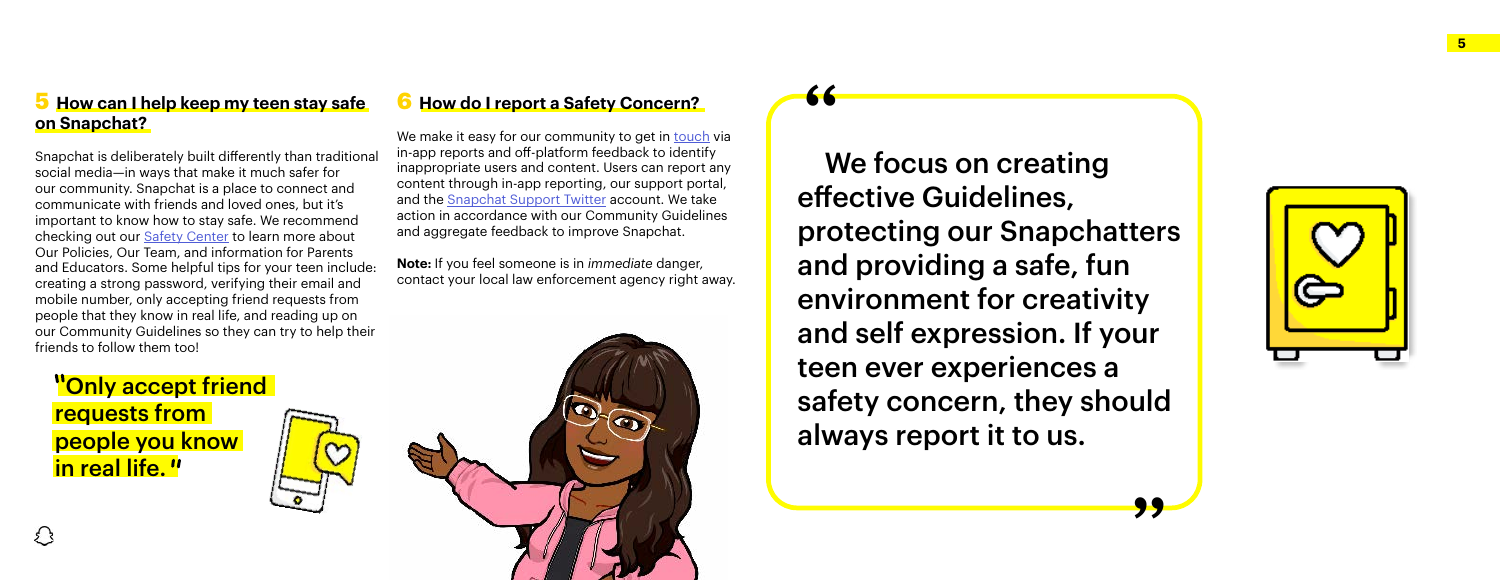

From the very beginning, we've focused on helping real friends connect when they're apart, and to feel comfortable expressing themselves in the moment. Snapchat allows for video, photo, audio, and text chats, as well as phone and video calls. Messages are deleted by default, and a user cannot receive a one-on-one chat from someone they aren't already friends with.

### **Camera**:

Snapchat automatically opens to the Camera. This is where you can take Snaps — which are videos or photos. After a Snap is created, it can be layered with creative tools, like Filters, texts, stickers, attachments and more. A Snap can be:

- Sent in a Chat
- Saved to Memories
- 
- Deleted





Private Story or Custom Story



For additional information on when Snapchat deletes Snaps and Chats, please visit our support article [here.](https://support.snapchat.com/en-US/a/delete-my-account1) Check out Page 27 for more on these terms!

#### **Stories**:

with privacy top of mind, and location-sharing is off by default for all users. When a Snapchatter opens Snap

This is where Snapchatters can view Stories from their Friends, Creators, and the broader Snapchat community! It's also where you can view and watch subscriptions from Discover and "For You" option.

### **Spotlight**:

Spotlight shines a light on the most entertaining Snaps created by the Snapchat community. Explore by swiping up and down to move between content. If you see something you want to see more of, tap the heart to Favorite it and personalize your feed!





• Added to My Story or create a

## **How to use Snapchat Top Features**

To help you navigate the app, check out some Snapchat fundamentals below. For a full list of features, check out our Snap Glossary on Page 27.

**First thing first**: There's more to Snapchat then just sending photo and video messages. The app has 5 tabs (from left to right): Snap Map, Chat, Camera, Stories & Spotlight.

 **Snap Map**:

Snap Map connects our community to their best friends and to different places around the world. As with all our products, the Snap Map was designed

Map for the first time, they're prompted to choose who they'd like to share their location with-- whether that be all their friends, a customized few, or no one (Ghost Mode). Places on the Snap Map allows for Snapchatters to view business hours and reviews, make take-out and delivery orders.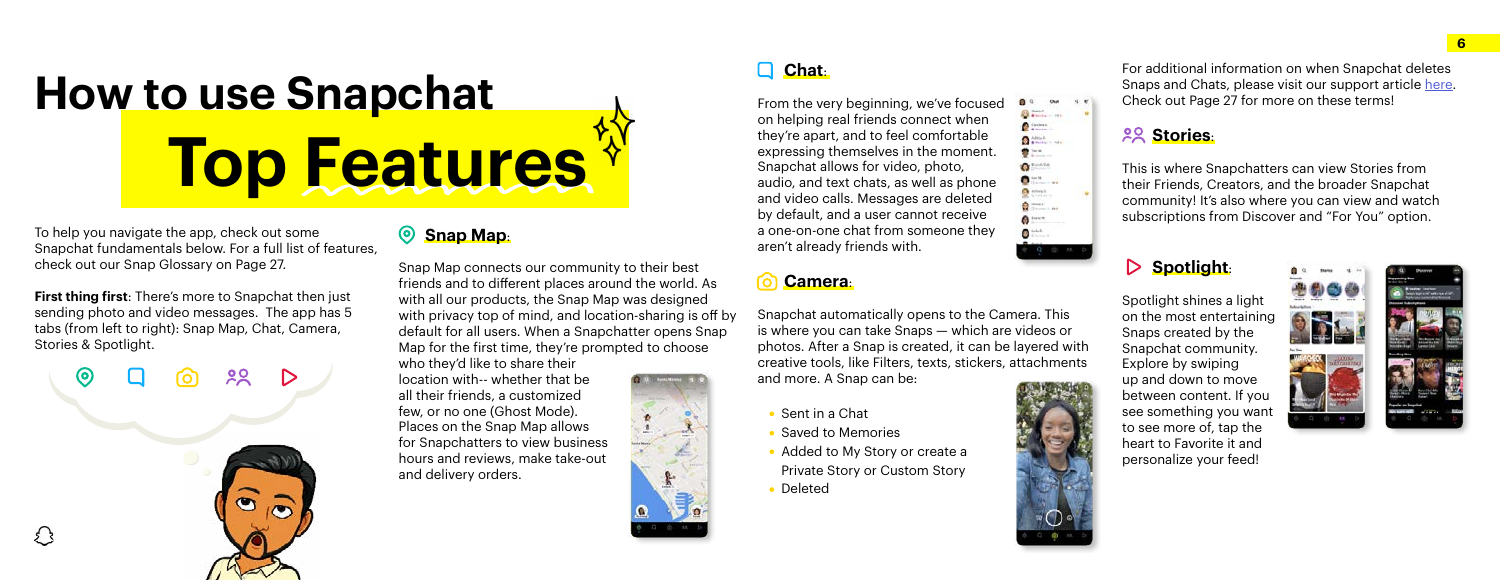## **Our Privacy Principles Privacy on Snapchat**







At Snap, we make your privacy a priority. We know your trust is earned every time you use Snapchat, or any of our other products — that's why we treat your information differently than most other tech companies.

Even though our products are constantly evolving, our privacy principles remain unchanged:

- We communicate honestly and openly
- You choose how to express yourself
- We design with privacy in mind
- You control your information

To learn more on how we make your privacy a top priority, check out our **Privacy Center**, where you will find more details on our privacy principles, our privacy policy and if you are looking for a summary of the key issues, please review Your Privacy, Explained.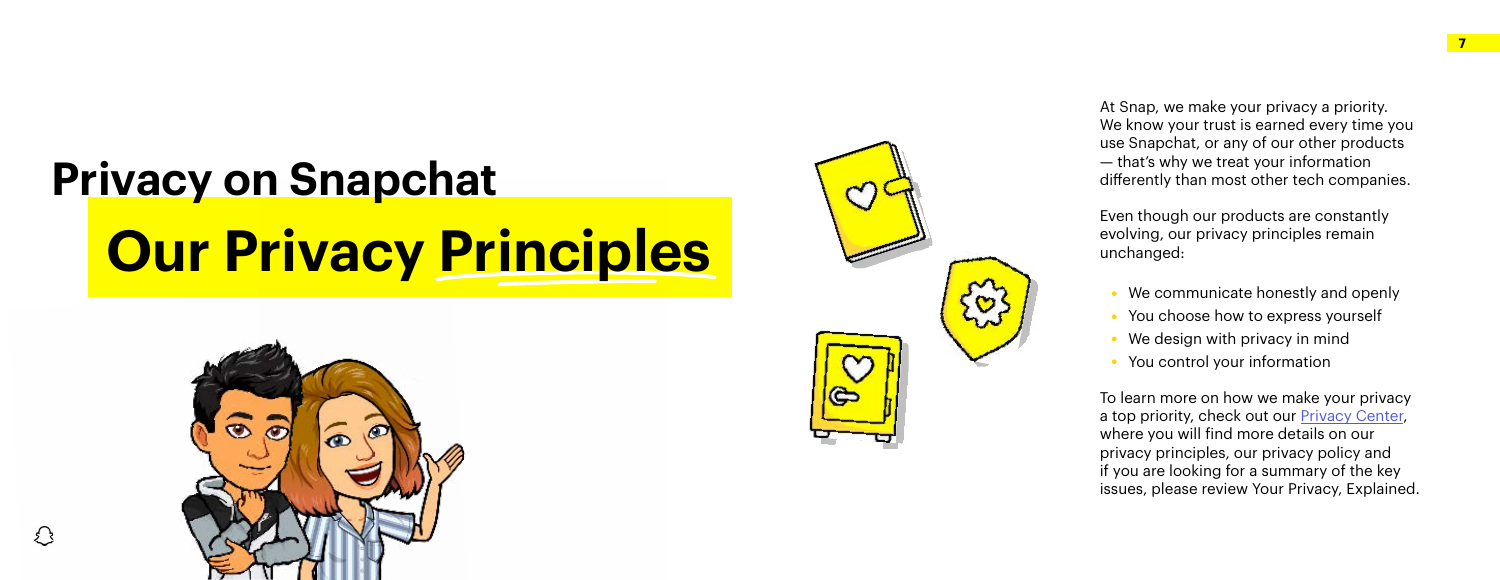**4 Keep it Between Friends**: Snapchat was made for keeping in touch with your close friends. We recommend that you only friend or accept friend requests from people that you know in real life. Remind your teens that it's not safe to meet up with a person they meet online!

**Check Your Privacy Settings: Choose who** can send you Snaps, view your Stories, or see your location on Snap Map in your settings. By default, only your Friends can contact you directly or view your Story.

### **6 Customize Your Location on the Map**:

You can choose to share your location with all your friends you've added back, just a group of select friends, or you can even turn on Ghost Mode when you want to go off the grid. The Snap Map only updates your location when you're using the app, and only shares your location with the people you select to share it with!

### *Change Who Can View My Story: The*

**8 Report Abuse on Snapchat**: You can always report abuse on Snapchat, including harassment, bullying, or any other safety concern. If someone is making you uncomfortable, you can also block that Snapchatter and leave any group chat. To report, press and hold on a Snap or Story and select tap "Report Snap" button.

**Blocking Friends:** When you remove someone from your Friends list, they won't be able to view any of your private Stories, but they'll still be able to view any content you have set to public. Depending on your privacy settings, they may also still be able to Chat or Snap you. When you block a friend, they won't be able to view your Story, send you Snaps, or send you Chats.



default privacy setting is that only Snapchatters you've added can view your Story. The privacy settings you have when you post a Snap to your Story will remain for that Snap, even if you change the settings later.

### **9 Difference Between Removing and**

**Choose a Strong Password: Select a** password that's at least 8 characters long, and don't include personal information, like your name, username, phone number, or birthday. Include a mix of numbers, symbols, and capital and lowercase letters in your password. Don't share your password with others, and don't use the same password for other apps or websites.

an optional security feature to verify that it's really you when you log into your Snapchat account! This makes your account more secure. Learn more [here](https://support.snapchat.com/en-US/a/enable-login-verification).

## **Staying Safe on Snapchat Helpful Safety Tips**

Snapchat is a place to connect and communicate with friends and loved ones, but it's also important to know how to stay safe. We recommend checking out our [Safety Center](https://www.snap.com/en-US/safety/safety-center/) to learn more about Our Policies, Our Team, and information for Parents and Educators. Keep in mind, Snapchat is for ages 13+.

We also offer in-app support for Snapchatters who may be experiencing a mental health or emotional crisis, or who may be curious to learn more about these issues and how they can help friends dealing with them. Our Here For You tool provides safety resources developed with experts when Snapchatters search for certain topics, including those related to anxiety, depression, stress, grief, suicidal thoughts, and bullying.

Here are some tips to stay safe on Snapchat!

#### **2 Verify Your Email and Mobile Number**:

Verify that the email address and mobile number associated with your account are accurate in Snapchat settings.

#### **3** Set up Two-Factor Authentication: This is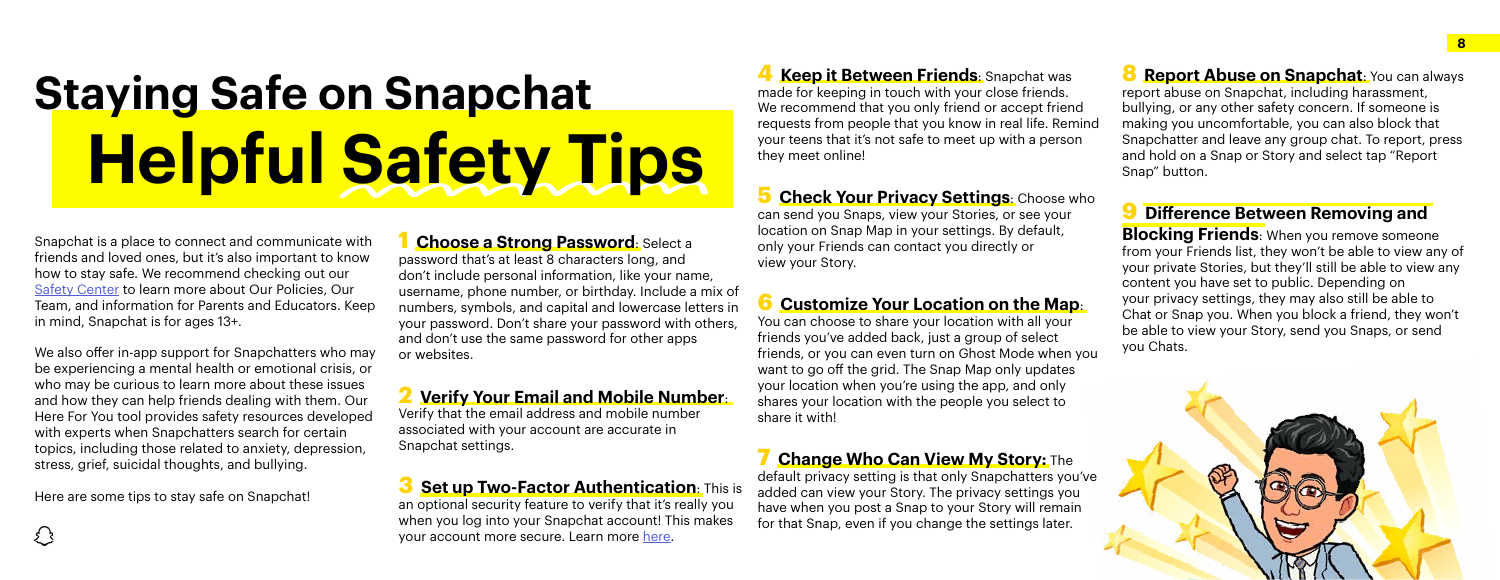**Headspace Mini**: Headspace and Snap are partnering to give Snapchatters access to guided meditations and mindfulness practices, directly in-app. Through the Headspace Mini, Snapchatters will be empowered to do meditation exercises with friends and send encouraging messages to positively boost friends in need. Note, this feature is only available in select countries.

**Here For You: A tool in Search that houses** localized resources and content from professional nonprofit organizations that's shown when people type in words associated with being in crisis. The Search topics include depression, anxiety, grieving, bullying, body positivity, LGBTQ mental health, and more.

**In-App Reporting:** Our in-app reporting tool allow Snapchatters to anonymously alert us when they worry their friends are at risk for self-harm. We also share resources to both the person alerting Snap to the situation and the person receiving the in-app support to a Support Site page that has self-harm and crisis hotlines resources in over 20 countries and languages.



**Resource Page:** Check out our **Safety Center**, for a full list of safety partners and resources for you and your teen!

In 2017 we launched in-app crisis resources for members of our community. This intervention appears as a message from Snapchat Support. Our Law Enforcement Operations team will proactively reach out to law enforcement when we believe, in good faith, an imminent threat to life exists. Snapchat is not a professional mental health intervention resource. If a friend or loved one is in danger, utilize emergency services such as, the Suicide Prevention Hotline, Crisis Textline, or call 911.

**Crisis Text Line:** We partner with Crisis Text Line, which allows Snapchatters who live in the US to chat with a live, trained crisis counselor for free and is available 24/7. Just text **KIND to 741741**, or search Crisis Text Line in-app! If you are outside the US, check out our [Safety Resources](https://support.snapchat.com/en-US/a/Snapchat-Safety) for more information.



### **Safety Snapshot Discover Channel**:

Encourage your teen to subscribe to Safety Snapshot, which is a Discover show focused on educating Snapchatters about digital security and important ways to keep your Snapchat account secure! Note, this channel is only available in select countries.

**Tap and hold in-app to scan**



## **Keeping You in Mind Wellness Resources**

Snap is deeply committed to the safety and wellbeing of its community. We employ teams, technologies, policies, and partnerships to keep our Snapchatters safe, healthy, and informed.

We work with industry experts and non-governmental agencies to provide resources and support to Snapchatters in need. For a full list of our Safety Partners, visit our [Safety Partners](https://www.snap.com/en-US/safety/safety-team).

Snapchat provides resources and wellbeing features in-app to help support your teens, whether they are seeking emotional support or simply just want to chat! Our wellbeing features are designed to educate and empower members of the Snapchat community to support friends who may be experiencing their own struggle with mental health!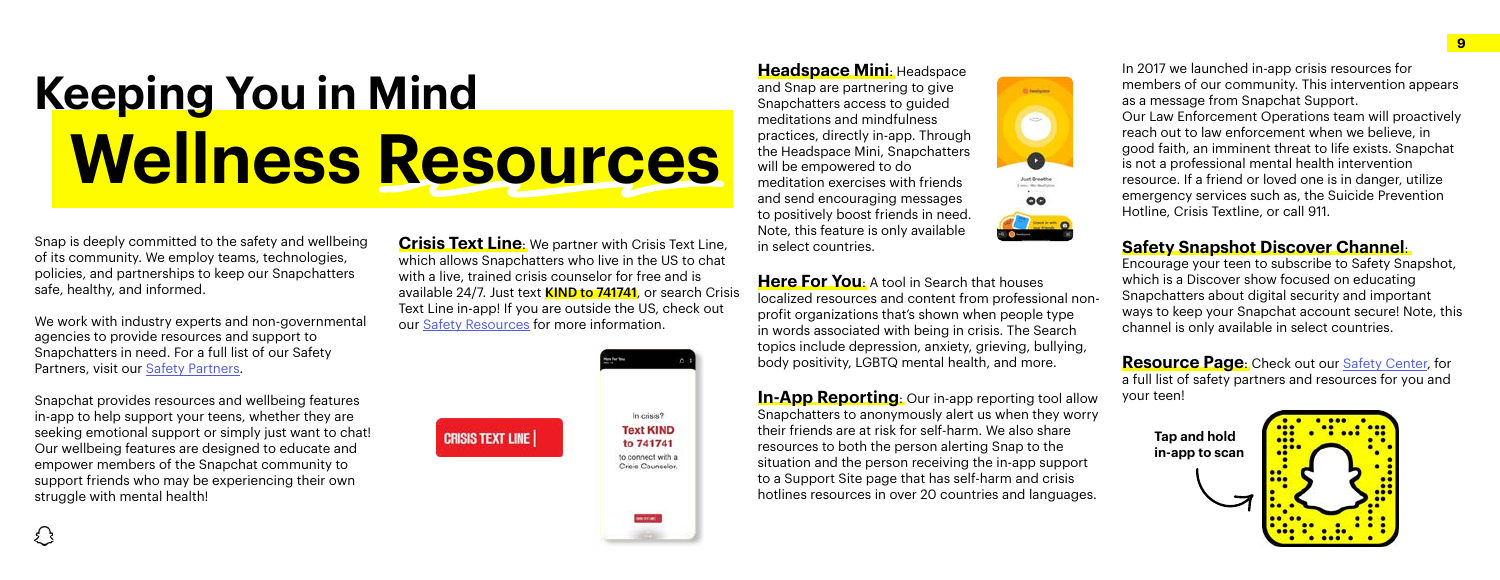## **How to Talk to Your Teens Conversation Starters**

### **Recognizing a Concern:**

- or anger)
- 
- 
- 
- 
- Self-harming ideations



• How can I make sure only my Friends are seeing

• What's your favorite Snap Game?

• Difference in personality (increased anxiety, fear,

It's important to know what behaviors you should keep an eye out for in your teen. These behaviors might indicate that your teen is having trouble online and might need some extra support from you, a counselor, or another adult. Are you noticing any of the following?

Avoiding conversations about technology • Avoiding using their phone or laptop • Withdrawing from friends and family • Change in school behavior (lower grades, poor attendance, falling asleep in class)

If you are, make sure to talk to your teen and potentially seek help from a professional or check out our Here For You tool. For any urgent moments of crisis, be sure they know that Crisis Text Line is available 24/7 by texting **KIND to 741741**. We've partnered directly with them to ensure the Snapchat community has free, confidential support from their trained Crisis Counselors.

Creating your own Snapchat account can help you understand the app and better connect with your teen. **Pro Tip:** Have your teen teach you about using your





Crisis text line

#### **Practicing Wellness:**

Snapchat's designed so that people can only see the things you want to share, for as long as you want to share them. We also develop new products and features using our safety-by-design approach and helping our community access preventative wellbeing tools and resources when they or their friends are experiencing a mental health crisis.

We know it's important to be able to communicate with your teen about using Snapchat. That's why we partnered with experts from MindUP, Crisis Text Line, and Snap Parents to come up with some conversation starters on how to connect with your teen over Snap, recognize potential concerning behavior, and how to practice wellness within the app!

#### **Get Involved**

new Snapchat!



#### **Here are some fun questions to ask to get the conversation flowing:**

- Can I see what your Bitmoji looks like?
- Do you want to create a family private story or group chat for us?
- What filter do you use the most?
- Which Discover show is your favorite? Which ones will I like?
- How do best friends on Snapchat work?
- Who is your longest Snapstreak?
- Can I save a Snap? Where does it go if I save it?
- How do I go into Ghost Mode on the Snap Map?
- What's your favorite tab of the app?
- what I post?
-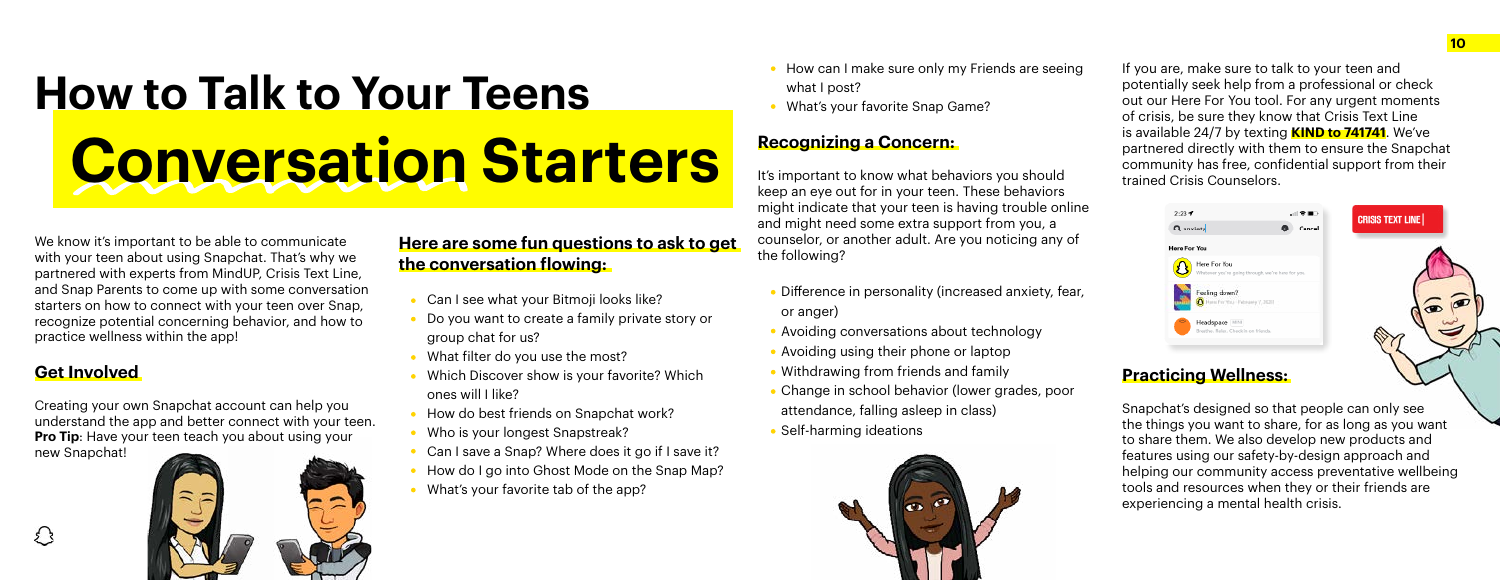#### **After talking with your teen:**

Here are some conversations starters for fostering healthy communication with your teen and supporting their development of healthy screen and social media habits:

- Create talking rituals; set aside time for talking and listening like over family meals
- 
- 

Now that you and your teen are pros at communicating about Snapchat, it's a good idea to set some agreements for the future and to make sure you are continually having these conversations! Even creating a social media contract can help keep privacy and trust on both sides. By making these promises, it can help to facilitate trust between both parties. Talk openly about online risks and concerns, providing them with practical things they can do to deal with risks online, like blocking and reporting Here are some key guidelines to help your teen stay safe and well on social media:

- Involve your teen in conversation, asking
- questions like, "what is your opinion on this?" and
- responding with openness to their ideas
- Learn how to really listen by eliminating
- distractions and maintaining eye contact

**66**<br>We all have the ability to bring more joy and wellness to our lives by exercising positive mental habits such as practicing mindful awareness, expressing gratitude, and acting with kindness.

- Agree together on a time block throughout each day that includes a social media or phone "break"
- 
- Do you ever use Headspace to meditate? Research has found meditation, or practicing mindful awareness, can reduce stress and improve well-being
- **If you needed to report somebody's Snapchat, do** you know how to?
- Do you watch the Safety Snapshot Discover Channel dedicated towards safety?
- Are you subscribed to Here For You? This can be found by searching "Here For You" into your search bar on Snapchat
- Do you feel like you have somebody to talk to if something is bothering you on Snapchat?
- Do you know what resources are available to support you on Snapchat?
- How long do you spend in-app?
- Do you ever feel overwhelmed when using the app? What do you do after feeling this?
- Importance of keeping social posts to your close circle — only accepting friend requests from people you really know
- Always ask yourself: WWGS? (what would Grandma say) before you post!
- Don't be a bystander if you see something that makes you uncomfortable, report it!
- Always act within the community guidelines of kindness



*- Molly Stewart Lawlor, PhD*



""<br>"

#### **Here are some ways to check in with your teen:**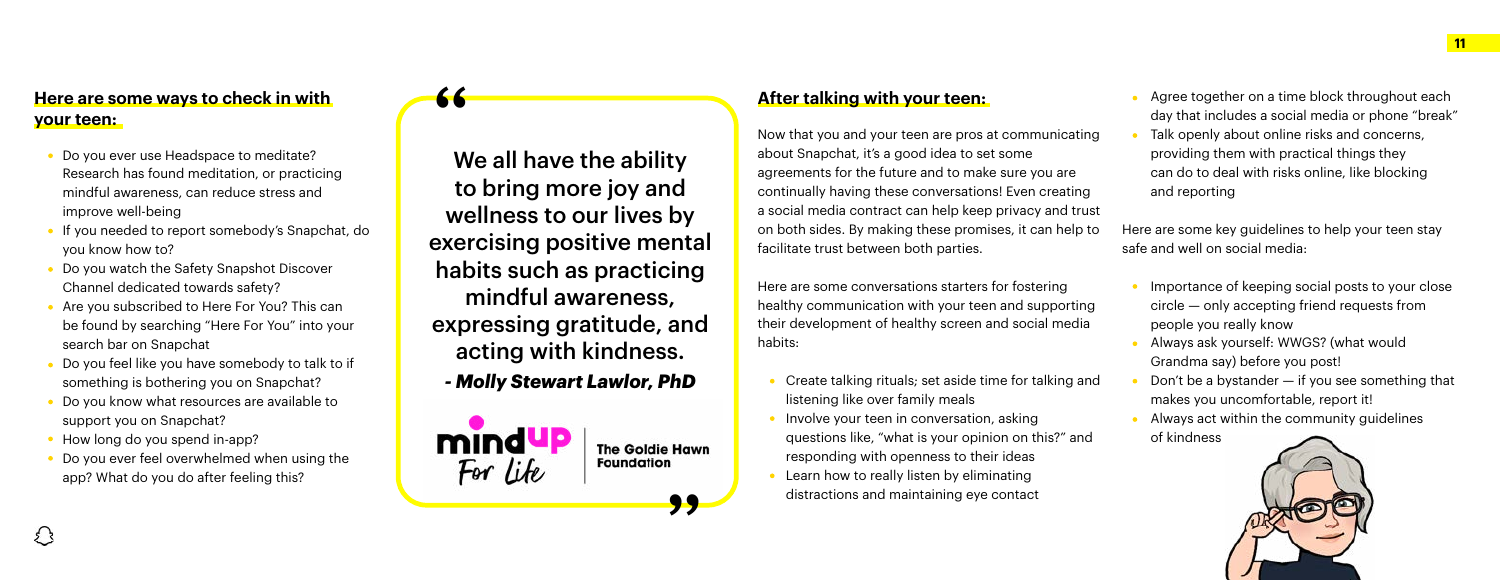## **Snapchat Glossary (A-Z)**

**Camera:** Where you send your friends Snaps, which are photos or videos!

**Creative Tools:** After you create a Snap, you can add stickers, text, doodles and more.

**Chat:** Send video, phone, or text chats with your real friends.

**Discover:** Watch premium news & entertainment, including Snap Original's and mainstream media.

**Filters:** Swipe right on a Snap, and Filter options will appear to add color effects, show venue info, feature your Bitmoji, show what you're doing, and more.

**Custom Story:** Choose friends for your Custom Story! Anyone who joins will be able to add to this Story and see other members.

**Ghost Mode:** When enabled, your friends can't see your location on the Snap Map!

**Location Services:** Snapchat uses your location for features like Filters, Search, Snap Map, Advertising and more. If enabled, your location will update while you have Snapchat open.

**Memories:** A Snapchatter's personal collection of Snaps and Stories that are saved to your Memories.

**Games and Snap Minis:** Games are a fun way to hang out with your friends on Snapchat! Snap Minis are bite-sized utilities tailor-made for friends, like planning a movie night or making a deck of flashcards.

**My Eyes Only:** This feature is found in Memories and allows for a Snapchatter to move Snaps and Stories saved in their Memories to their My Eyes Only tab —which requires a passcode to view.

**My Story:** A series of Snaps that play in chronological order that friends can view for 24 hours. You can choose the option to share to Everyone, My Friends, or a Customized list of people.

**Our Story:** A collection of Snaps submitted from different Snapchatters throughout the community. Snaps featured on Our Story are public content that can be shown on Snap Maps and even off platform.

**Lenses:** Tap on a face to launch the Lens carousel. Lenses add 3D effects, objects, characters, and transformations to your Snaps.

**Private Story:** Private Stories allow Snapchatters to create a Story that is only shared with a chosen select amount of Friends.

**Quick Add:** Friend recommendations in Quick Add are based on a few factors, like who you're already friends with and who you subscribe to.

**Search:** Typing in Search will show you different things, so you can find what's most relevant to you; like finding friends or checking out our Here For You tool.

**Snapcode:** A Snapcode is special kind of image that you can scan with Snapchat to do different things, like add new friends or unlock Filters and Lenses.

**Snap Map:** See what's happening, find your friends, and get inspired to go on an adventure with this tab. Location-sharing is off by default -- you decide if you want to share your location with friends, or simply keep it to yourself with Ghost Mode.

**Snap Stars:** Creators (such as influencers and celebrities) who have a wide audience will have a gold star. You can subscribe to these Creators.

**Spotlight:** Discover the world of Snapchat in one place and see perspectives across our community in this entertainment platform

**Streaks:** Typically represented by a *emoli* next to your Friend's name in the Chats screen is a tally of how many days the streak (ie. Snaps exchanged with each other) has lasted. Snap Streaks are meant to be a fun, light-hearted way to recognize who you're Snapping

with most!